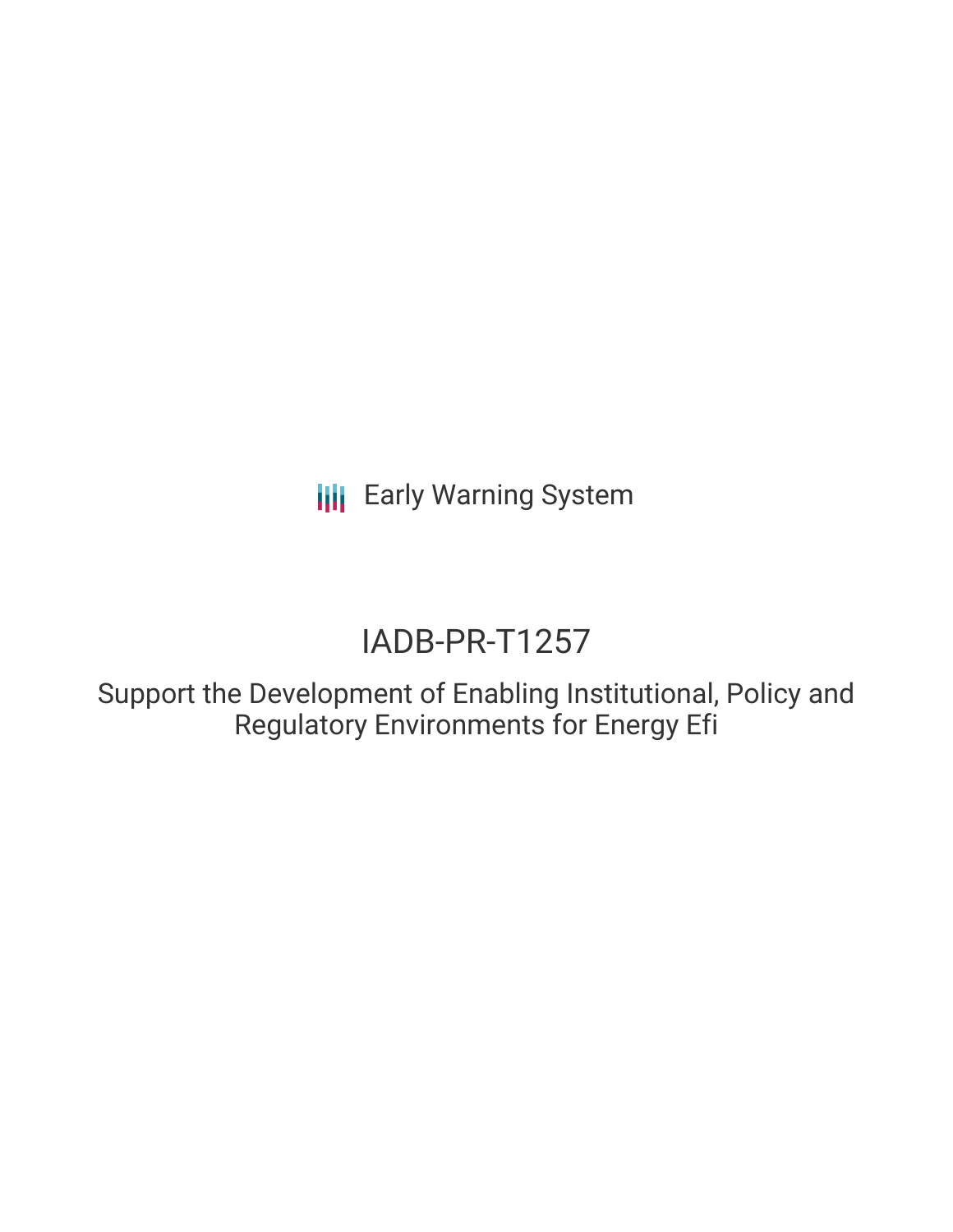

### **Quick Facts**

Efi

| <b>Countries</b>               | Paraguay                               |
|--------------------------------|----------------------------------------|
| <b>Financial Institutions</b>  | Inter-American Development Bank (IADB) |
| <b>Status</b>                  | Approved                               |
| <b>Bank Risk Rating</b>        | C                                      |
| <b>Voting Date</b>             | 2018-07-20                             |
| <b>Borrower</b>                | Government of Paraguay                 |
| <b>Sectors</b>                 | Energy, Technical Cooperation          |
| <b>Investment Type(s)</b>      | Grant                                  |
| <b>Investment Amount (USD)</b> | $$0.70$ million                        |
| <b>Project Cost (USD)</b>      | \$0.70 million                         |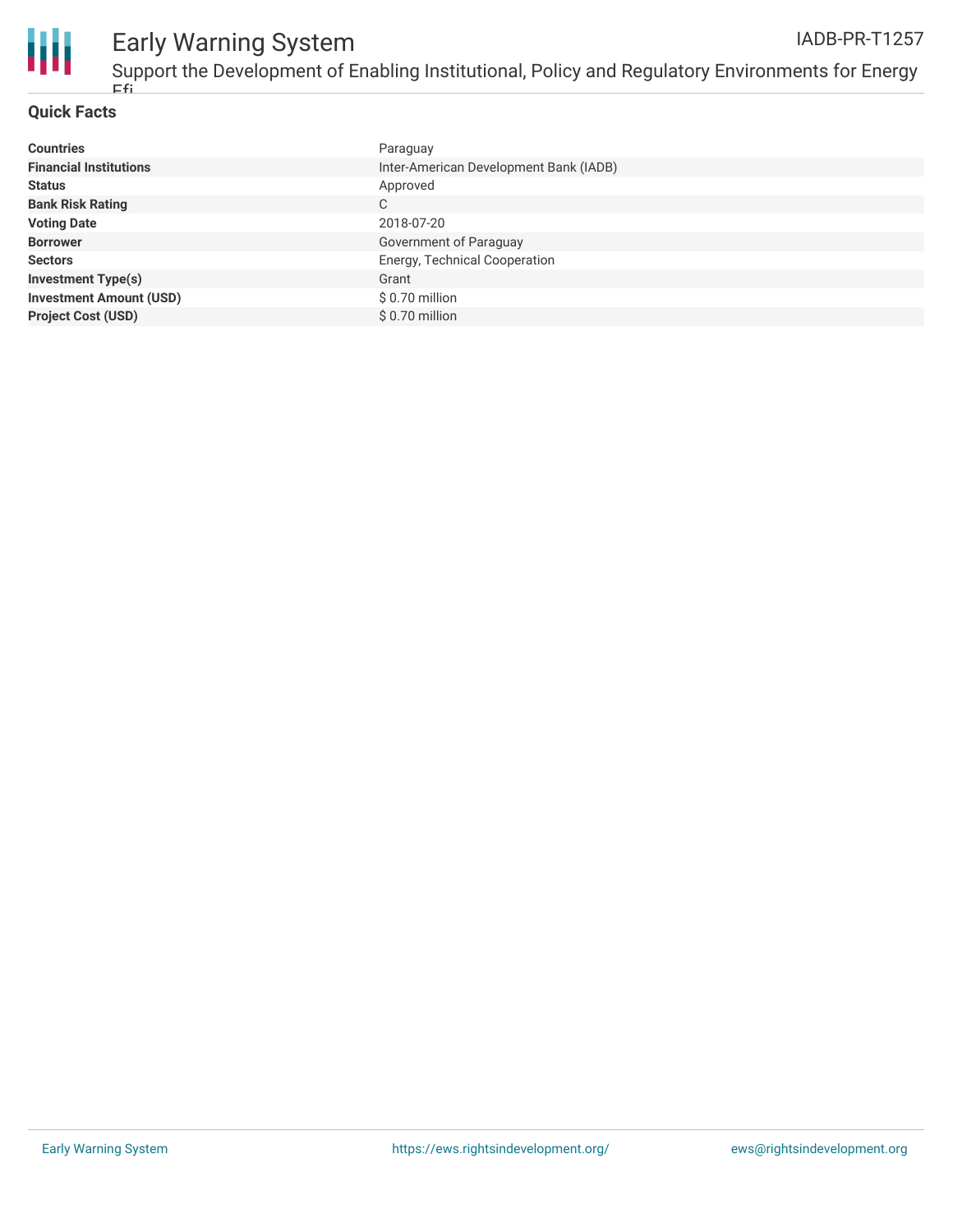

## **Project Description**

The objective of the TC is to support the execution of the program, "Promoting Private Sector Investments in EE in the Industrial Sector in Paraguay," including through a more efficient and sustainable use of biomass and other EE technologies.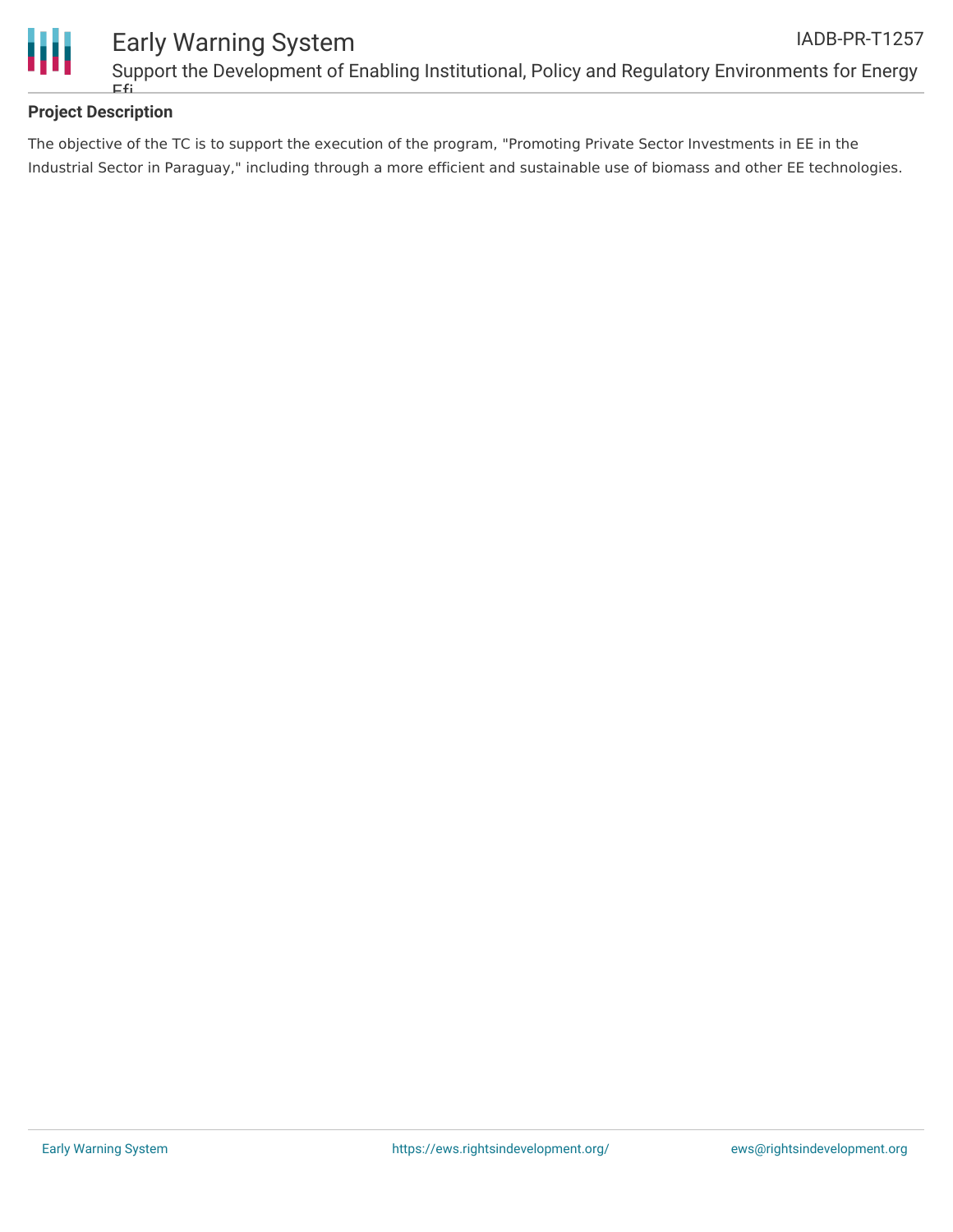

#### Early Warning System Support the Development of Enabling Institutional, Policy and Regulatory Environments for Energy IADB-PR-T1257

## **Investment Description** Efi

• Inter-American Development Bank (IADB)